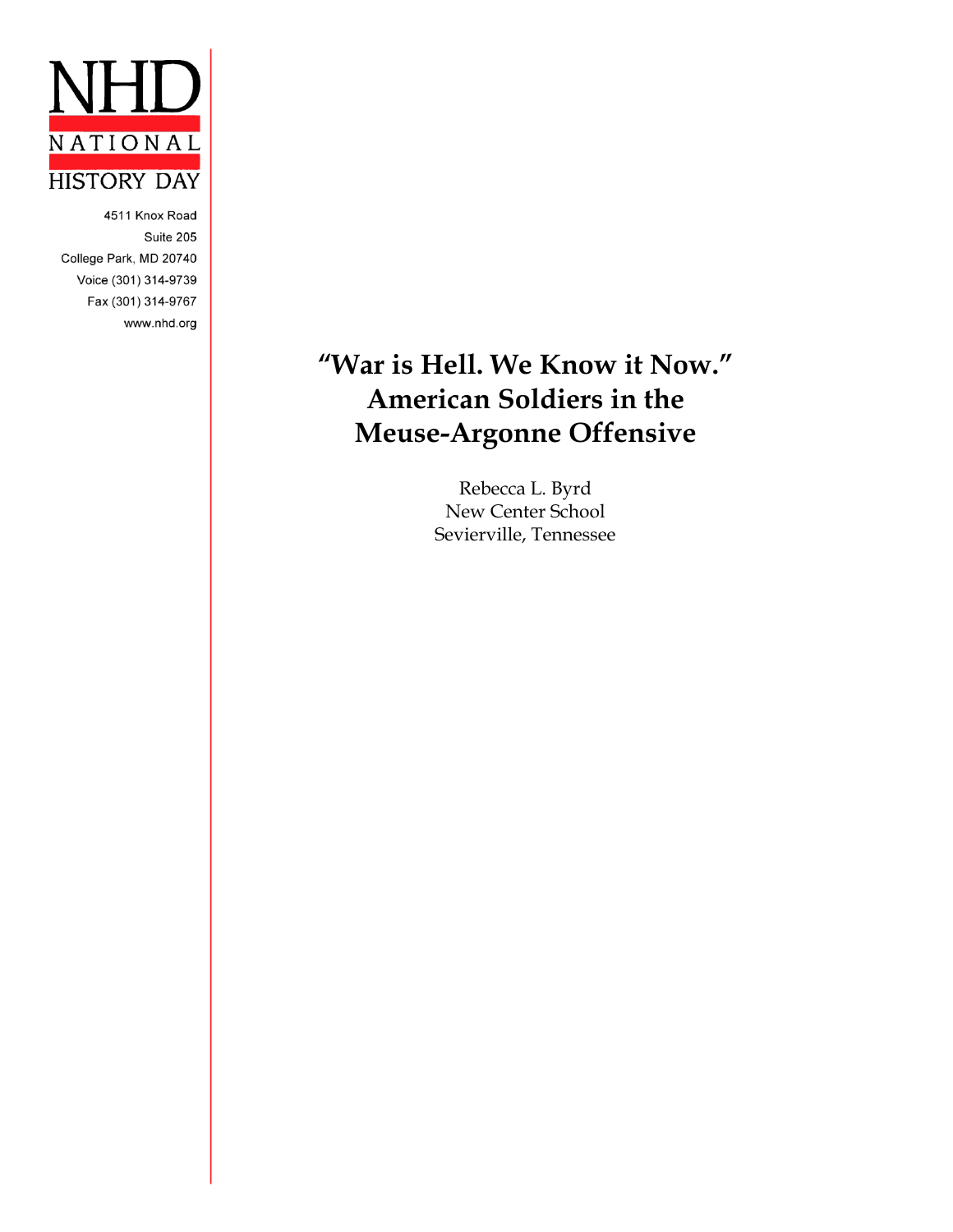## **Grade Level***:*

 $6 - 8$ 

## **Objectives:**

At the conclusion of this lesson, students will be able to

- Compare and contrast three primary sources
- Evaluate the accuracy and usefulness of the documents for understanding the Meuse-Argonne Offensive from the perspective of American soldiers
- Synthesize information from the sources to create a newscast covering September 29 to October 2, 1918

## **Guiding Question:**

How were the experiences of three soldiers during the Meuse-Argonne Offensive similar or different? What could account for the differences?

## **Connections to Common Core:**

CCSS.ELA-Literacy.RH.6-8.2 Determine the central ideas or information of a primary or secondary source; provide an accurate summary of the source distinct from prior knowledge or opinions.

CCSS.ELA-Literacy.RH.9-10.9 Compare and contrast treatments of the same topic in several primary and secondary sources.

CCSS.ELA-Literacy.RH.11-12.9 Integrate information from diverse sources, both primary and secondary, into a coherent understanding of an idea or event, noting discrepancies among sources.

## **Connections to C3 Framework:**

D2.His.6.6-8. Analyze how people's perspectives influenced what information is available in the historical sources they created.

D3.2.6-8. Evaluate the credibility of a source by determining its relevance and intended use.

D2.His.11.9-12. Critique the usefulness of historical sources for a specific historical inquiry based on their maker, date, place of origin, intended audience, and purpose.

## **Documents Used:**

## Primary Sources:

Field Service Diary of Edward Beach. September 29 to October 2, 1918 (pages 33-34) [http://lcweb2.loc.gov/diglib/vhp/story/loc.natlib.afc2001001.00216/pageturner?ID=pm](http://lcweb2.loc.gov/diglib/vhp/story/loc.natlib.afc2001001.00216/pageturner?ID=pm0001001&page=33&submit.x=14&submit.y=6) [0001001&page=33&submit.x=14&submit.y=6](http://lcweb2.loc.gov/diglib/vhp/story/loc.natlib.afc2001001.00216/pageturner?ID=pm0001001&page=33&submit.x=14&submit.y=6)

[http://lcweb2.loc.gov/diglib/vhp/story/loc.natlib.afc2001001.00216/pageturner?ID=pm](http://lcweb2.loc.gov/diglib/vhp/story/loc.natlib.afc2001001.00216/pageturner?ID=pm0001001&page=34) [0001001&page=34](http://lcweb2.loc.gov/diglib/vhp/story/loc.natlib.afc2001001.00216/pageturner?ID=pm0001001&page=34)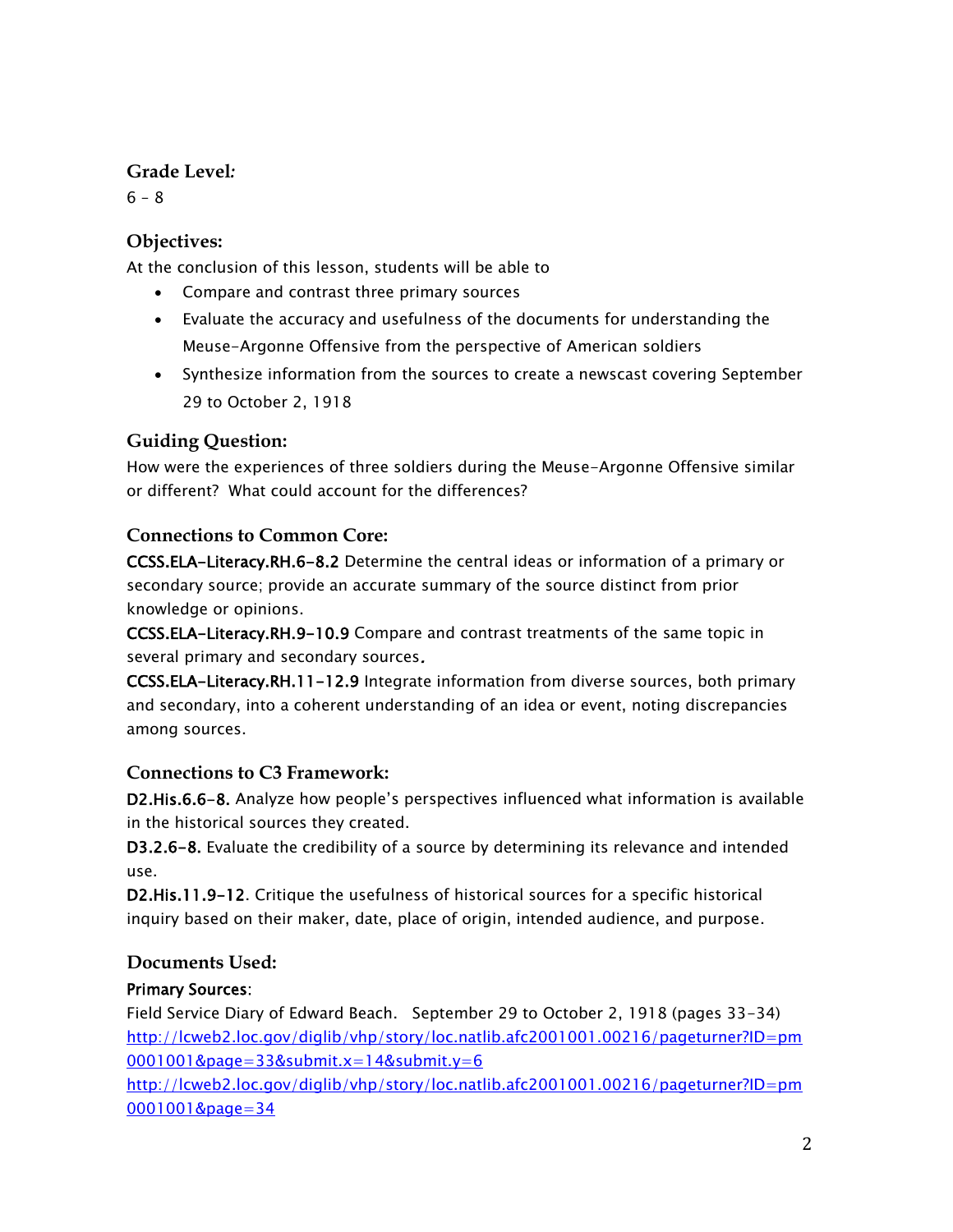#### Eugene A. Curtin, Letter to Mother, September 29, 1918

[http://lcweb2.loc.gov/diglib/vhp/story/loc.natlib.afc2001001.01379/pageturner?ID=pm](http://lcweb2.loc.gov/diglib/vhp/story/loc.natlib.afc2001001.01379/pageturner?ID=pm0052001) [0052001](http://lcweb2.loc.gov/diglib/vhp/story/loc.natlib.afc2001001.01379/pageturner?ID=pm0052001)

John Joseph Brennan, "My Own True Story of my Experience in the Army," September 29 to October 2, 1918

[http://lcweb2.loc.gov/diglib/vhp/story/loc.natlib.afc2001001.00282/pageturner?ID=pm](http://lcweb2.loc.gov/diglib/vhp/story/loc.natlib.afc2001001.00282/pageturner?ID=pm0001001&page=87&submit.x=5&submit.y=5) [0001001&page=87&submit.x=5&submit.y=5](http://lcweb2.loc.gov/diglib/vhp/story/loc.natlib.afc2001001.00282/pageturner?ID=pm0001001&page=87&submit.x=5&submit.y=5)

[http://lcweb2.loc.gov/diglib/vhp/story/loc.natlib.afc2001001.00282/pageturner?ID=pm](http://lcweb2.loc.gov/diglib/vhp/story/loc.natlib.afc2001001.00282/pageturner?ID=pm0001001&page=88) [0001001&page=88](http://lcweb2.loc.gov/diglib/vhp/story/loc.natlib.afc2001001.00282/pageturner?ID=pm0001001&page=88)

[http://lcweb2.loc.gov/diglib/vhp/story/loc.natlib.afc2001001.00282/pageturner?ID=pm](http://lcweb2.loc.gov/diglib/vhp/story/loc.natlib.afc2001001.00282/pageturner?ID=pm0001001&page=89) [0001001&page=89](http://lcweb2.loc.gov/diglib/vhp/story/loc.natlib.afc2001001.00282/pageturner?ID=pm0001001&page=89)

### Secondary Sources:

Theodore Edward Beach Collection: Biographical Information <http://lcweb2.loc.gov/diglib/vhp/bib/loc.natlib.afc2001001.00216>

John Joseph Brennan Collection: Biographical Information <http://lcweb2.loc.gov/diglib/vhp/bib/loc.natlib.afc2001001.00282>

Eugene A. Curtin Collection: Biographical Information <http://lcweb2.loc.gov/diglib/vhp/bib/1379>

"American Forces under General Pershing Launched First Major Offensive in WWI September 12, 1918" [http://www.americaslibrary.gov/jb/jazz/jb\\_jazz\\_pershing\\_1.html](http://www.americaslibrary.gov/jb/jazz/jb_jazz_pershing_1.html)

### **Lesson Description:**

Overview: This lesson is designed to challenge students to not only compare and contrast sources, but also to draw inferences and make judgments about the sources. Students will also work together to create a newscast detailing the experiences of American soldiers in the Meuse-Argonne Offensive.

Time: 2 class periods with one additional class period for presentations

### **Materials:**

- Graphic Organizer (choose option 1 or 2 based on the needs of your students)
- Task Sheet
- Vocabulary Sheet (optional)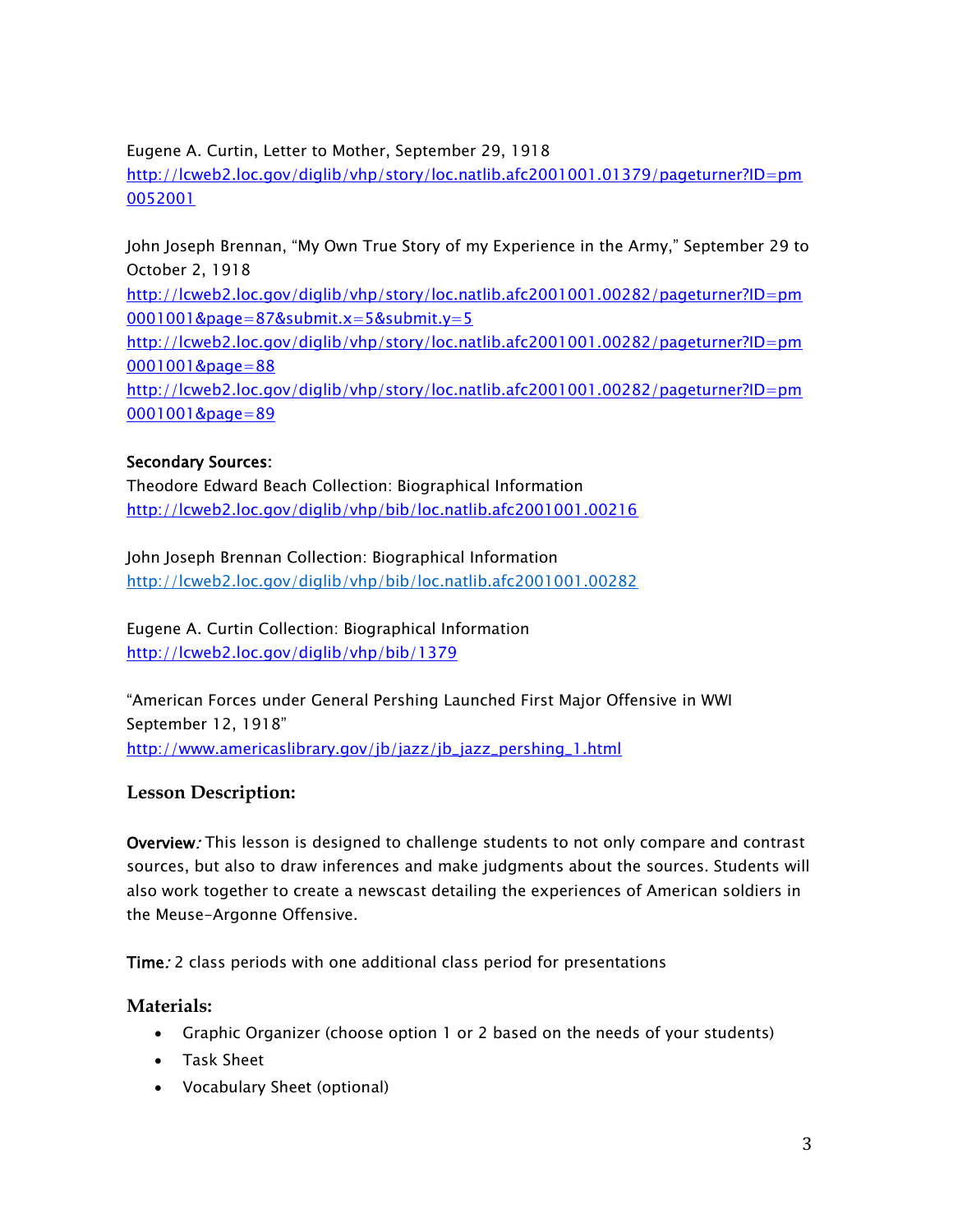### **Lesson Preparation:**

- Print two or three copies of each primary source and the corresponding full biographical information page for each group.
- Choose one of the graphic organizers. Print one graphic organizer, task sheet and newscast rubric for each group.
- Print one Team Evaluation for each student.
- Make sure that students have access to secondary source information about World War I and the Meuse-Argonne Offensive in a textbook or other format. The America's Library article listed as a secondary source is a good option.

## **Day 1 Procedure***:*

- Distribute materials to groups and monitor as students read and discuss sources.
- Students should complete graphic organizer by the end of class.

## **Day 2 Procedure***:*

- Lead discussion on the similarities and differences students found in the sources.
- Encourage students to draw inferences about the sources based on the biographical information page. For example, Eugene Curtin was a captain in the medical corps attached to a British unit while Ted Beach was a corporal in an artillery unit. Students should discuss how those differences may have impacted each man's experience of war. Curtin's experiences were recorded in the form of letters home, while Beach and Brennan kept a diary. Remind the students to consider the format of the sources and discuss the transcription process.
- Students should spend the remainder of the period assigning roles and creating the script for the newscast summary. The newscast assignment gives students the opportunity to work collaboratively in order to integrate information from diverse sources. The project along with its self-evaluation component is designed to prepare students for the type of team oriented environments found in many workplaces.

### **Presentation Day Procedure:**

Each group will present their newscast and submit their completed graphic organizer and group evaluations.

### **Assessment Materials:**

- World War I Newscast Team Evaluation Sheet
- Newscast Rubric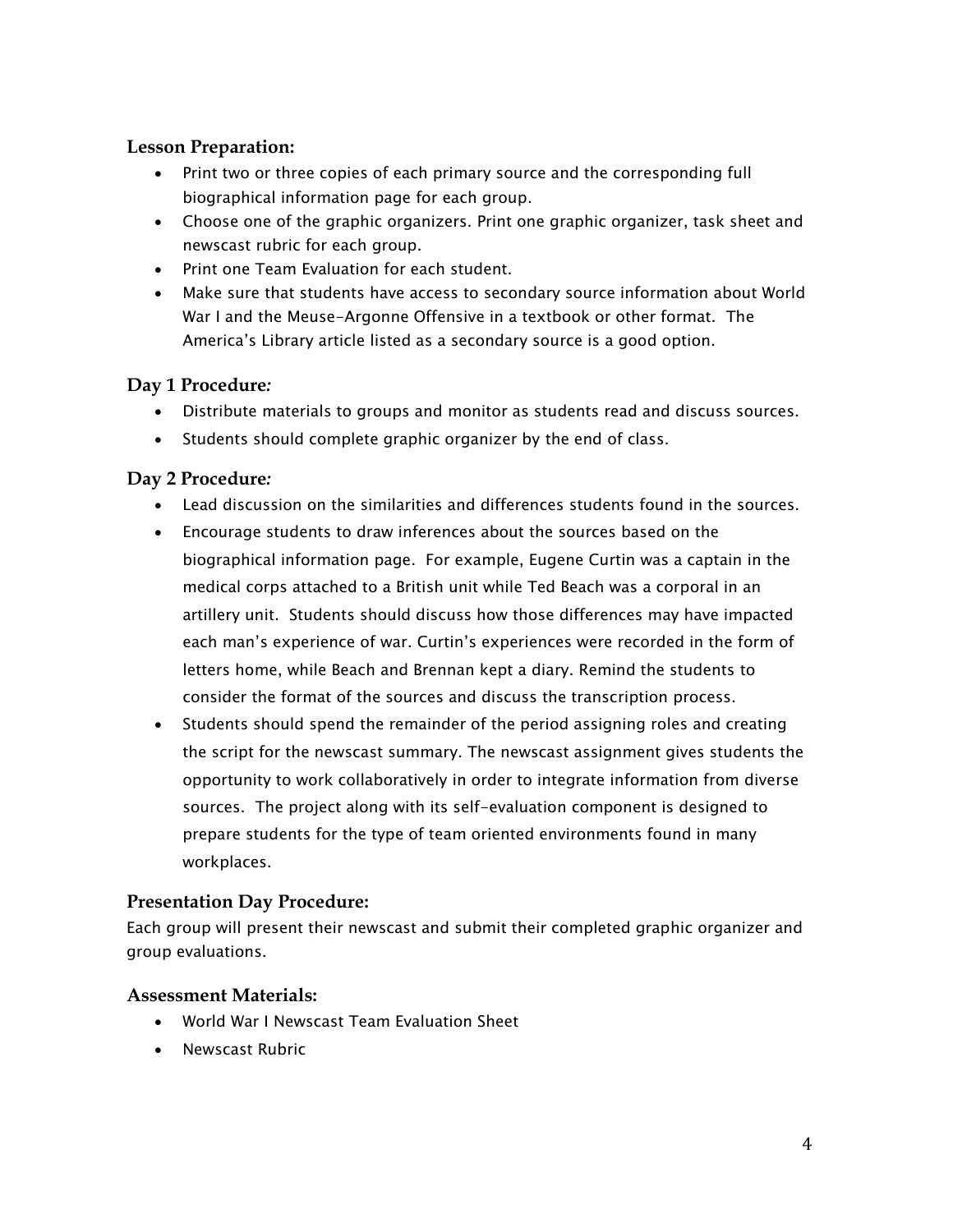#### **Methods for Extension:**

- Have students record their newscasts and utilize software programs to incorporate newsreel footage or photographs into the newscast. Presentations can be uploaded to teacher or video sharing website.
- Have students use census records to research Curtin and Brennan's life after the war (Beach's memoir includes a brief biography at the end). Do the records indicate if their war experiences had any positive or negative long term effects on their lives?

#### **Adaptations:**

- For younger students, English language learners, or students with special needs, use graphic organizer 2 and include a vocabulary sheet for each student. Also consider omitting Beach's diary or reading it aloud and completing that part of the graphic organizer as a whole class activity before breaking into small groups.
- The lesson could also serve as the introduction to a unit on World War I. Students would read the sources and complete Graphic Organizer 1. The graphic organizer could then be used to create questions to guide student inquiry throughout the unit.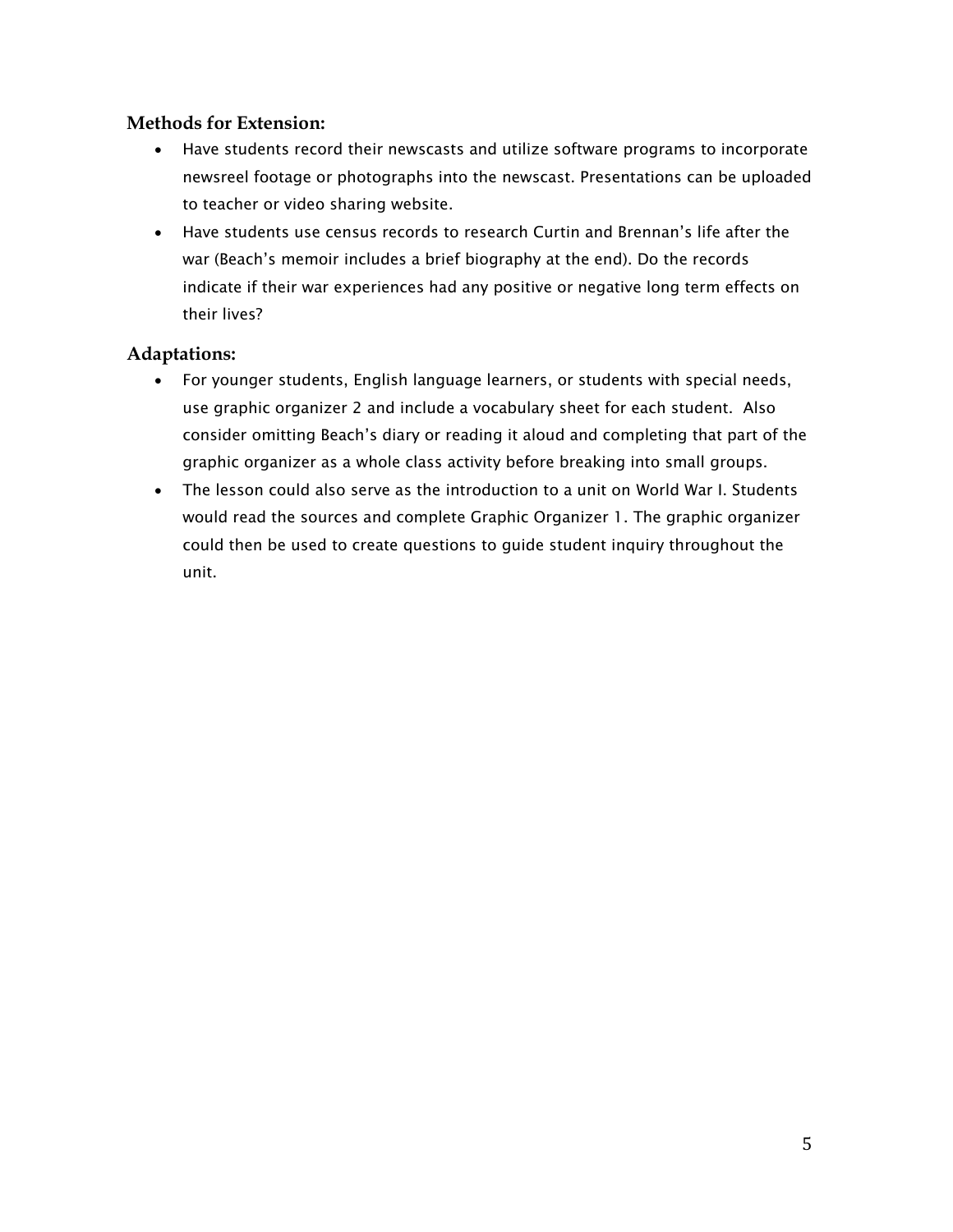## **Bibliography:**

#### Primary Sources

- Beach, Theodore Edward. "Field Service Diary of Ted Beach; March 3 to November 28, 1918." Veterans History Project, Library of Congress. October 26, 2011. January 20, 2014. <http://lcweb2.loc.gov/diglib/vhp/story/loc.natlib.afc2001001>. 00216/pageturner?ID=pm0001001&page=33&submit.x=14&submit.y=6.
- Brennan, John Joseph. "My Own True Story of my Experience in the Army." Veterans History Project, Library of Congress. October 26, 2011. January 20, 2014. http://lcweb2.loc.gov/diglib/vhp/story/loc.natlib.afc2001001.00282/pageturner?I D=pm0001001&page=87&submit.x=5&submit.y=5.
- Curtin, Eugene. "Letter to Mother September 29, 1918." Veterans History Project, Library of Congress. October 26, 2011. January 20, 2014. [http://lcweb2.loc](http://lcweb2.loc/). gov/diglib/vhp/story/loc.natlib.afc2001001.01379/pageturner?ID=pm0052001.

#### Secondary Sources

- "American Forces under General Pershing Launched First Major Offensive in WWI September 12, 1918." Library of Congress. January 20, 2014. http://www.americaslibrary.gov/jb/jazz/jb\_jazz\_pershing\_1.html.
- "Eugene A. Curtin Collection: Biographical Information." Veterans History Project, Library of Congress. February 22, 2013. January 20, 2014. http://lcweb2.loc.gov/diglib/vhp/bib/1379.
- "John Joseph Brennan Collection: Biographical Information." Veterans History Project, Library of Congress. February 22, 2013. January 20, 2014. http://lcweb2.loc.gov/diglib/vhp/bib/loc.natlib.afc2001001.00282.
- "Theodore Edward Beach Collection: Biographical Information." Veterans History Project, Library of Congress. February 22, 2013. January 20, 2014. http://lcweb2.loc.gov/diglib/vhp/bib/loc.natlib.afc2001001.00216.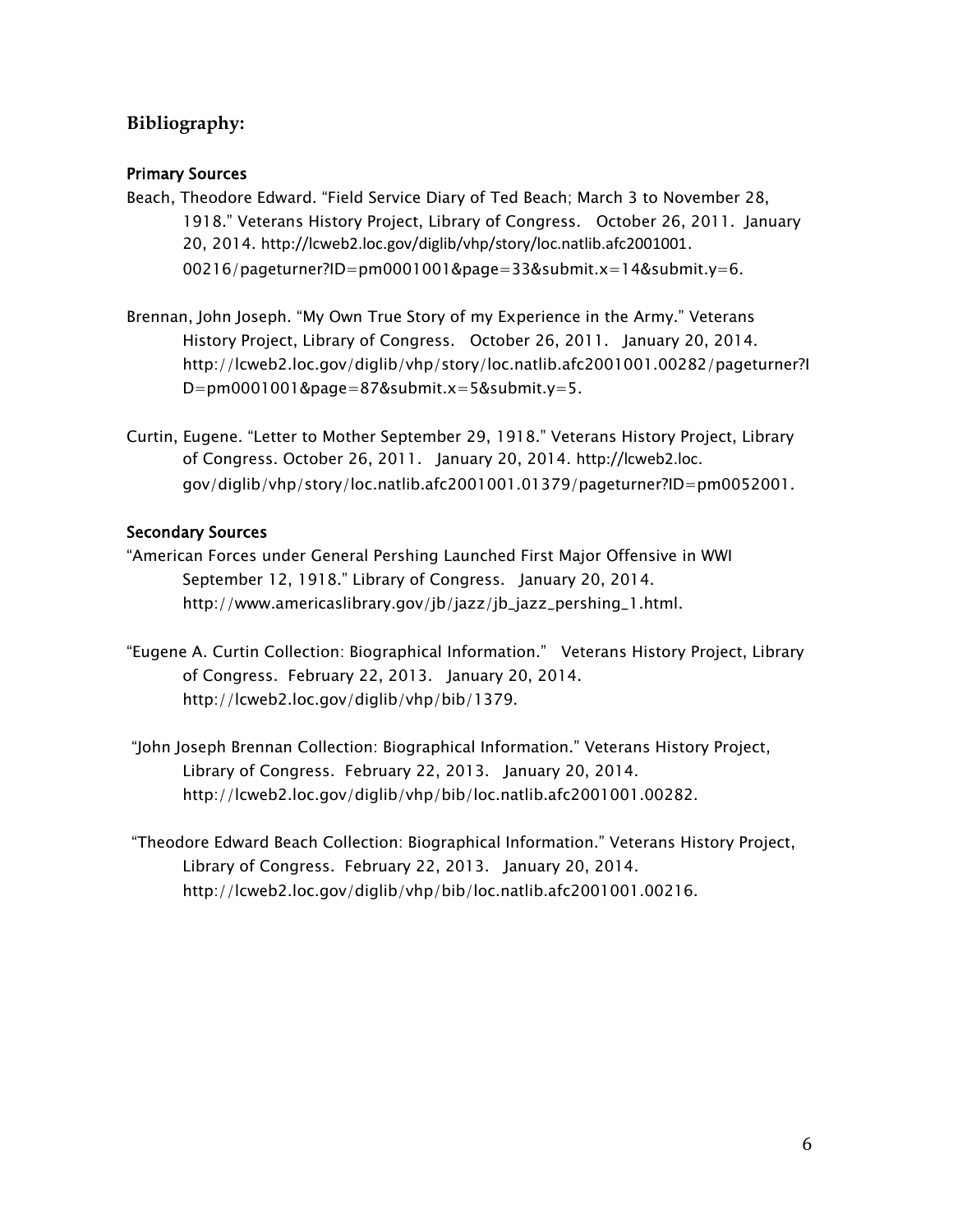## Meuse-Argonne Graphic Organizer (1)

Summarize the main points from each of the sources. Include relevant quotations and highlight areas of commonality.

| John Joseph Brennan | Ted Beach | <b>Eugene Curtin</b> |
|---------------------|-----------|----------------------|
|                     |           |                      |
|                     |           |                      |
|                     |           |                      |
|                     |           |                      |
|                     |           |                      |
|                     |           |                      |
|                     |           |                      |
|                     |           |                      |
|                     |           |                      |
|                     |           |                      |
|                     |           |                      |
|                     |           |                      |
|                     |           |                      |
|                     |           |                      |
|                     |           |                      |
|                     |           |                      |

What could account for the differences in the sources? (Refer to the biographical information)

Which source is most accurate? Least accurate? Why?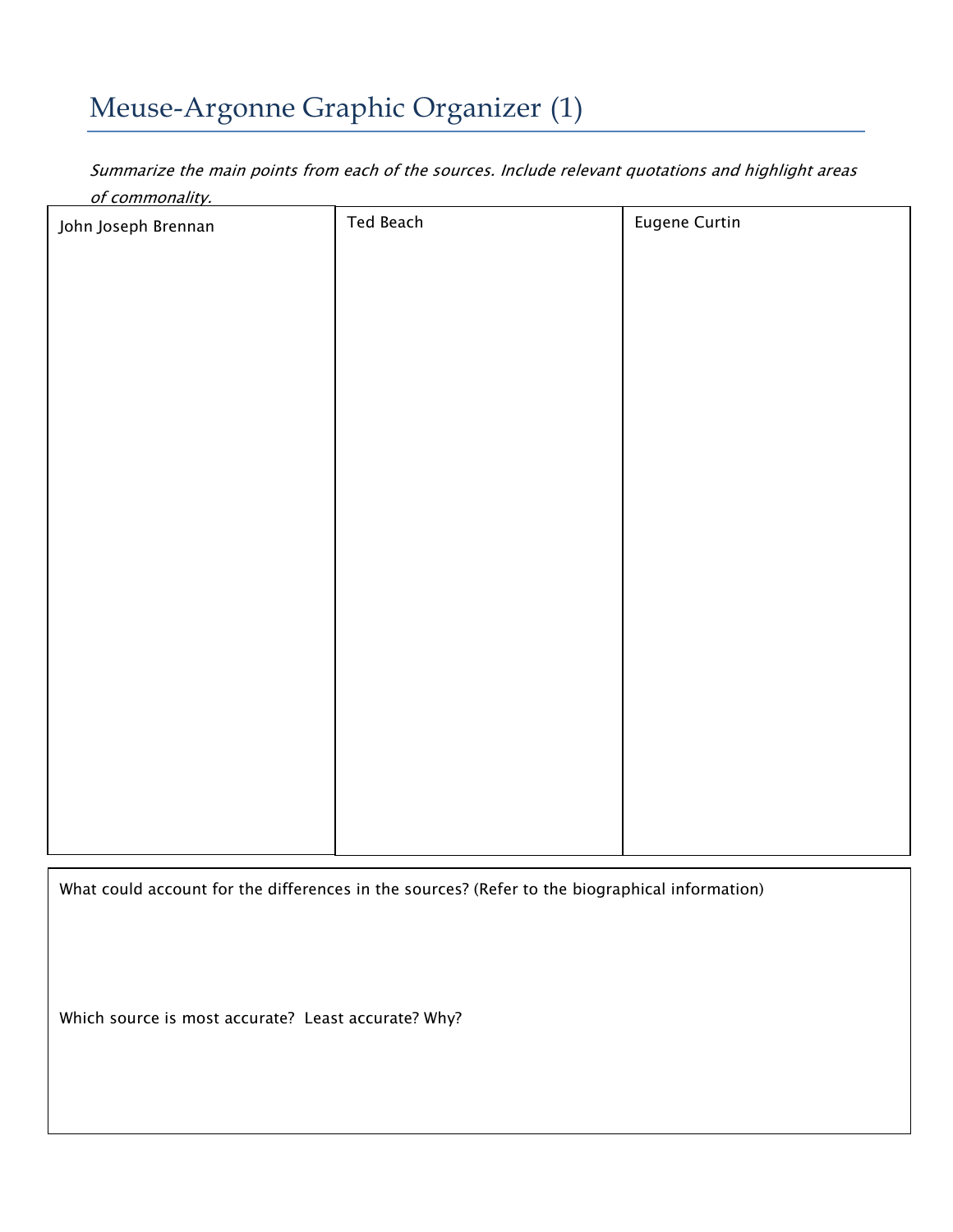## Meuse-Argonne Graphic Organizer (2)

Read and summarize each of the sources to complete the chart below. Some squares may be empty.

|                  | Living<br>Conditions | U.S.<br>Strategy/Tactics | Enemy | Morale | Wounded |
|------------------|----------------------|--------------------------|-------|--------|---------|
| Ted<br>Beach     |                      |                          |       |        |         |
| John<br>Brennan  |                      |                          |       |        |         |
| Eugene<br>Curtin |                      |                          |       |        |         |

What could account for the differences in the sources? (Refer to the biographical information)

Which source is most accurate? Least accurate? Why?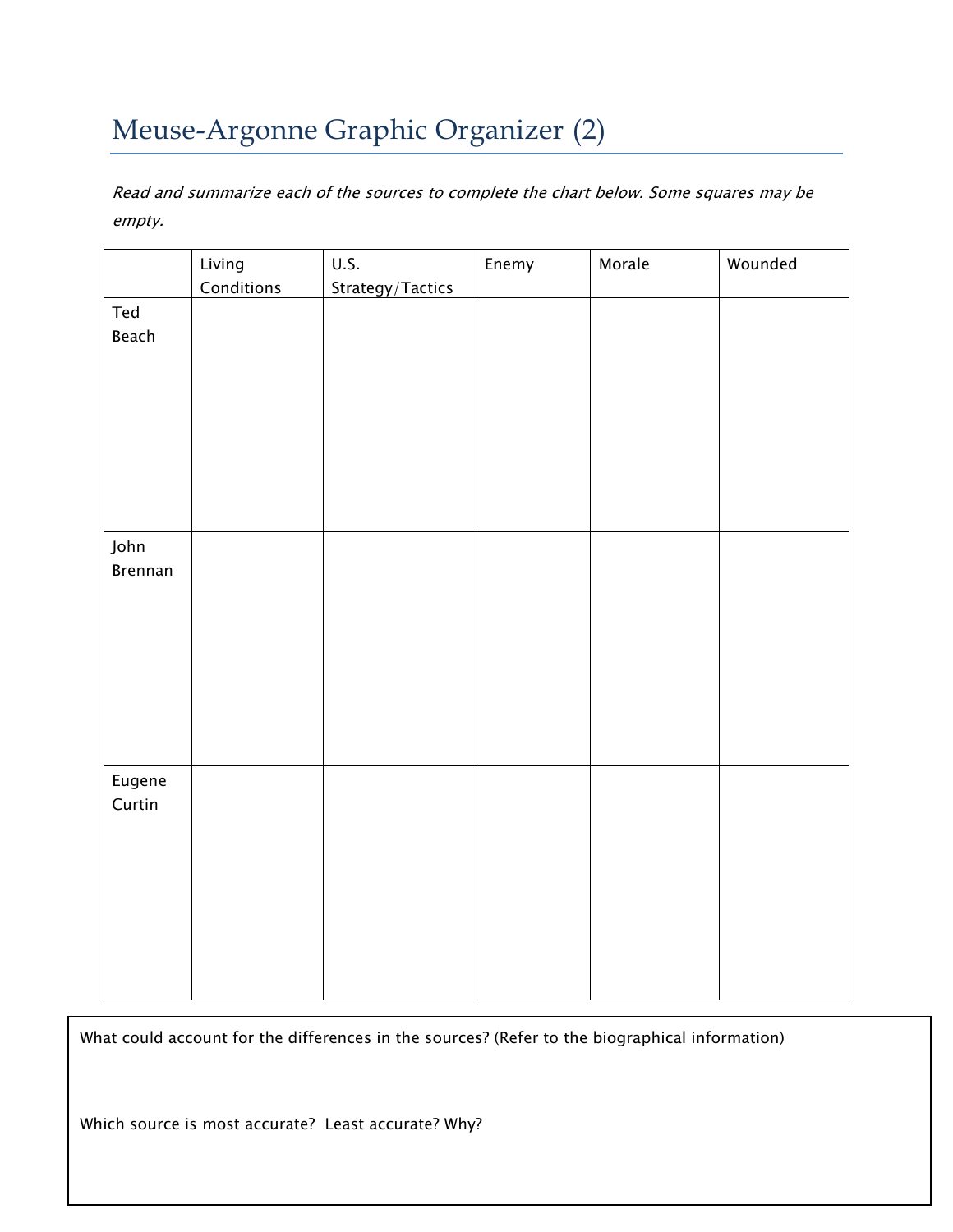## Task Sheet

Day 1- Read the three primary source documents and the corresponding bibliographical information. Complete the graphic organizer including the critical thinking questions at the bottom of the page. Designate a spokesperson for your group.

Day 2- Participate in discussion of sources. Plan your newscast and divide tasks among group members. See below for requirements

#### Newscast Requirements

Create a "newscast" about the Meuse-Argonne Offensive that is a minimum of two and maximum of five minutes long. The newscast should address the six journalistic questions of who, what, when, where, why and how. It should also incorporate information from the primary sources as well as secondary sources including, but not limited to your textbook and the article "American Forces under General Pershing Launched First Major Offensive in WWI, September 12, 1918" from America's Library found at

[http://www.americaslibrary.gov/jb/jazz/jb\\_jazz\\_pershing\\_1.html](http://www.americaslibrary.gov/jb/jazz/jb_jazz_pershing_1.html) Each group member must participate in the presentation. Newscasts will be presented live in class on the due date.

#### Ideas to consider:

- Interview one of the authors of the primary sources you read.
- Elaborate sets and costumes are not required, but make use of items in the classroom and from your homes to create a sense of time and place.
- Proceed with caution when using derogatory terminology in your presentations. If you are unsure of the appropriateness of your script, ask ahead of time.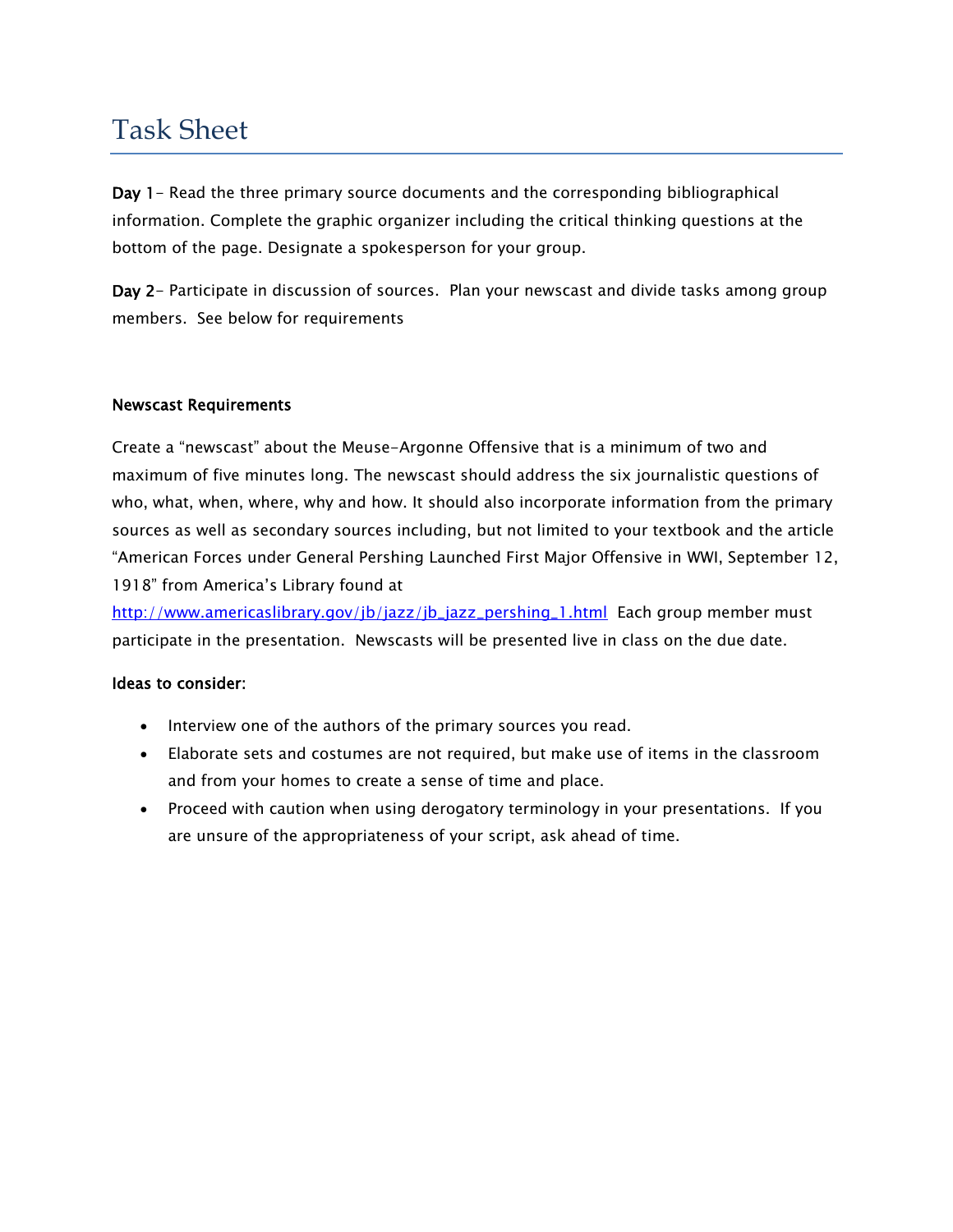## World War I Vocabulary

Artillery- large guns that shoot over long distances or the crews that operate the guns.

Barrage- heavy and continuous firing of large guns often before troops advance.

Boche- derogatory term for German soldiers especially in WWI. The term comes from the French word caboche meaning cabbage. The term refers to the stereotypical image of Germans consuming sauerkraut, which is made from cabbage.

Concussion- can refer to the medical effects of a blow to the head or shock waves from firing a piece of artillery.

Cooties- slang term for body lice used first by British soldiers and then adopted by Americans.

Hardtack- a type of bread issued to soldiers as field rations. Hardtack is made from flour, water and sometimes salt. It is extremely hard and has little or no taste. Soldiers typically ate hardtack only when nothing else was available.

Hun- derogatory word for German soldiers. The term refers to Attila the Hun the famous military leader who menaced both the Eastern and Western Roman Empires in the mid 400's. The term brings to mind images of savage barbarians.

Infantry- soldiers who fight on foot

Jerry- derogatory word for German soldiers. The word is likely based on the pronunciation of German as "jerman." Another possibility is that is based on the shape of World War I German helmets. Some sources claim that the helmets looked like chamber pots called jeroboam after a biblical king who lost favor with God.

Morale- the confidence and enthusiasm of a group of people for completing the task at hand.

Shell-shock- term created in World War I to identify soldiers who suffered a variety of symptoms including amnesia, headache, tremors and sensitivity to noise. The symptoms were thought to be caused by prolonged exposure to bombardments and other front line conditions. Shell-shock is similar to the modern diagnosis or PTSD or post-traumatic stress disorder.

Strategy- the overall plan for achieving victory in warfare. The German strategy at the beginning of WWI was to quickly advance through Belgium then on to Paris. Once France surrendered, the Germans would be free to concentrate their efforts against Russia in the east. The strategy failed for a number of reasons including Belgium resistance and a quicker than expected Russian entry into the war.

Tactics- the actions carried out by groups of soldiers as part of the overall strategy to win a battle or war. In World War I, a common tactic was "going over the top." This meant that soldiers would leave the relative safety of their trenches and run towards the enemy in a direct frontal assault.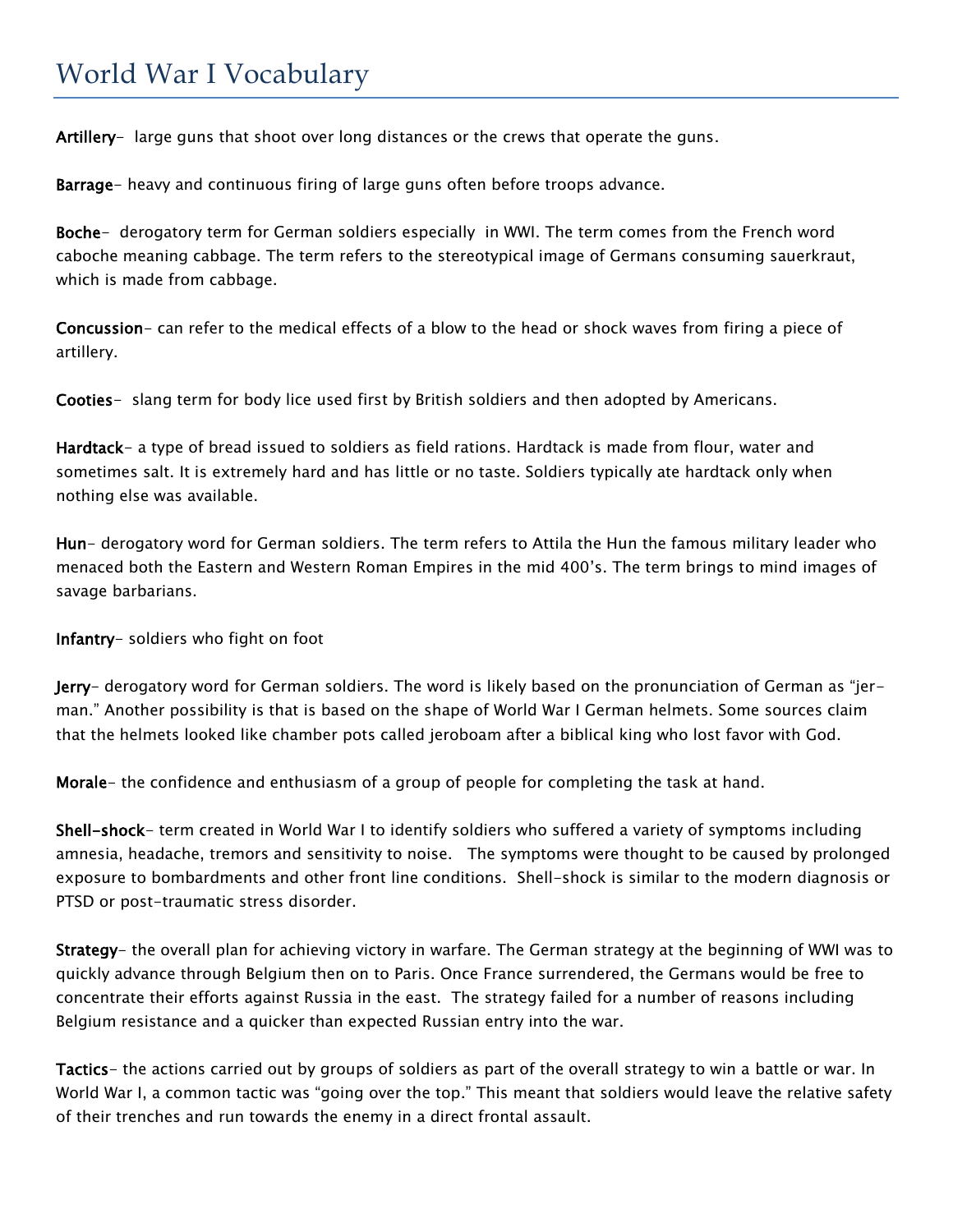## World War I Newscast: Team Evaluation

Please assess your work on the project as well as your teammates work as honestly as possible. Due on presentation day.

Name: \_\_\_\_\_\_\_\_\_\_\_\_\_\_\_\_\_\_\_\_\_\_\_\_\_\_\_\_\_

|                                                           | <b>No</b> | Maybe | Yes |
|-----------------------------------------------------------|-----------|-------|-----|
| I did at least my fair share of the work on this project. |           |       |     |
|                                                           |           |       |     |
| I helped my teammates with their work.                    |           |       |     |
|                                                           |           |       |     |
| I treated my teammates with respect as we worked.         |           |       |     |
|                                                           |           |       |     |
| I followed all directions from my teacher.                |           |       |     |
|                                                           |           |       |     |

Teammate 1 Name: \_\_\_\_\_\_\_\_\_\_\_\_\_\_\_\_\_\_\_\_\_\_\_\_\_\_\_\_\_

|                                                                | <b>No</b> | Maybe | Yes |
|----------------------------------------------------------------|-----------|-------|-----|
| He/she did at least my fair share of the work on this project. |           |       |     |
|                                                                |           |       |     |
| He/she helped my teammates with their work.                    |           |       |     |
|                                                                |           |       |     |
| He/she treated my teammates with respect as we worked.         |           |       |     |
|                                                                |           | 3     |     |
| He/she followed all directions from my teacher.                |           |       |     |
|                                                                |           |       |     |

Teammate 2 Name: \_\_\_\_\_\_\_\_\_\_\_\_\_\_\_\_\_\_\_\_\_\_\_\_\_\_\_\_\_

|                                                                | No. | Maybe | <b>Yes</b> |
|----------------------------------------------------------------|-----|-------|------------|
| He/she did at least my fair share of the work on this project. |     |       |            |
|                                                                |     |       |            |
| He/she helped my teammates with their work.                    |     |       |            |
|                                                                |     |       |            |
| He/she treated my teammates with respect as we worked.         |     |       |            |
|                                                                |     | २     |            |
| He/she followed all directions from my teacher.                |     |       |            |
|                                                                |     |       |            |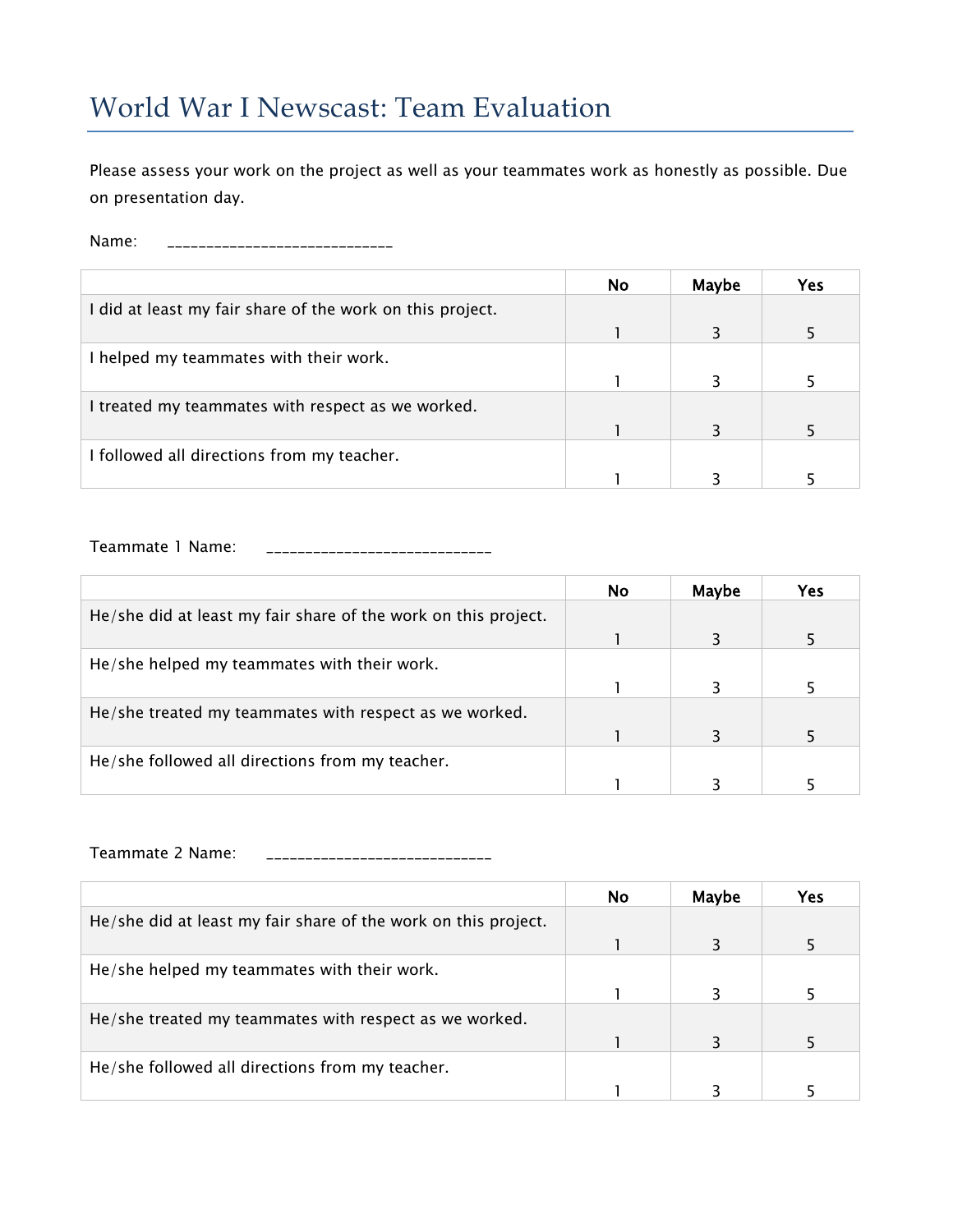## Teammate 3 Name: \_\_\_\_\_\_\_\_\_\_\_\_\_\_\_\_\_\_\_\_\_\_\_\_\_\_\_\_\_

|                                                                | No. | Maybe | Yes |
|----------------------------------------------------------------|-----|-------|-----|
| He/she did at least my fair share of the work on this project. |     |       |     |
|                                                                |     |       |     |
| He/she helped my teammates with their work.                    |     |       |     |
|                                                                |     |       |     |
| He/she treated my teammates with respect as we worked.         |     |       |     |
|                                                                |     |       |     |
| He/she followed all directions from my teacher.                |     |       |     |
|                                                                |     |       |     |

Teammate 4 Name: \_\_\_\_\_\_\_\_\_\_\_\_\_\_\_\_\_\_\_\_\_\_\_\_\_\_\_\_\_

|                                                                | <b>No</b> | Maybe | Yes |
|----------------------------------------------------------------|-----------|-------|-----|
| He/she did at least my fair share of the work on this project. |           |       |     |
|                                                                |           |       |     |
| He/she helped my teammates with their work.                    |           |       |     |
|                                                                |           |       |     |
| He/she treated my teammates with respect as we worked.         |           |       |     |
|                                                                |           |       |     |
| He/she followed all directions from my teacher.                |           |       |     |
|                                                                |           |       |     |